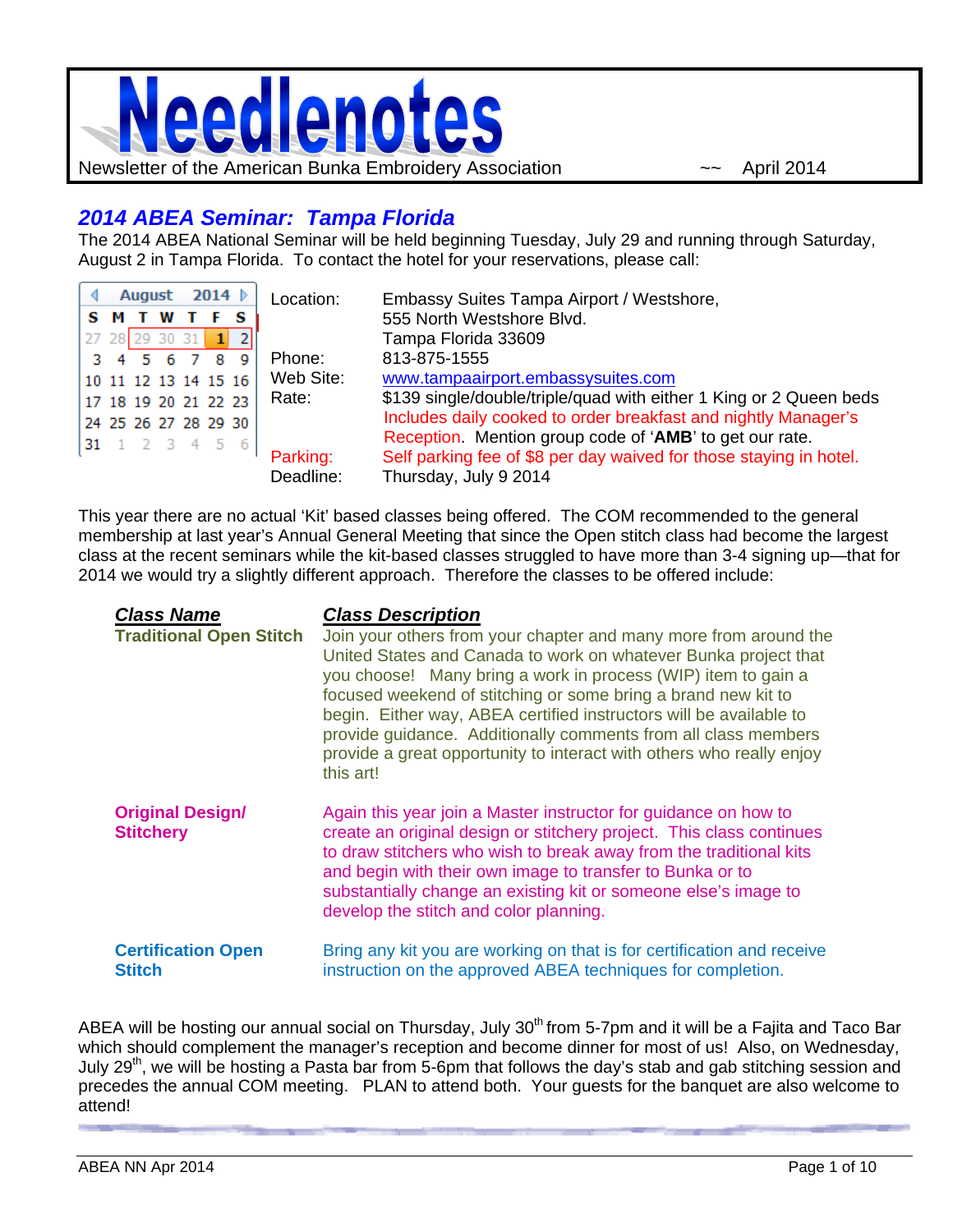### *Banquet Meal Selection*

 ABEA this year is proud to offer three meal selections for the annual awards banquet. Please make sure you indicate your selection on the registration form. If no selection is made, pork will be the default selection!

### Main Course Selection **And...** And...

- $\nabla$  Prime Rib with horseradish sauce and Potato
- $\nabla$  Herb crusted Pork Loin with Potato
- $\nabla$  Catch of the Day with lemon beurre blanc and rice

- Salad
- $\checkmark$  Seasonal Vegetable
- $\checkmark$  Dinner role
- $\checkmark$  Desert
- Coffee or Ice tea

## *3rd Annual "Stab and Gab" Open Stitch at ABEA National Seminar*

ABEA will be offering its 3<sup>rd</sup> annual "Stab and Gab" open stitch day on Wednesday, July 30, 2014 from 9am – 4pm. This opportunity has been requested for the past few years of attendees who were interested in an additional day to stitch prior to the actual seminar.

Make sure that you bring something to stitch that isn't related to the class you will be taking at seminar. Although, there will not be formal instruction at this event, we all know that one just needs to ask and all sorts of recommendations will be made…sometimes even related to Bunka!

Those who attended events in Rutland and Charlotte will agree-fun was had by all!

### *New Event: Thursday Stitching Technique Workshop*



In 2011, ABEA radically changed the process for obtaining Certified Instructor y replacing the Matsuhato Basic 50 sampler with a list of techniques that a stitcher need to know how to complete. This workshop will focus on many of those little known techniques.

 ABEA will provide a size 2 blank canvas and teaching aids to allow attendees to learn approved stitching techniques. As an attendee you need to bring a size 2 work frame, tacks, and several colors of threads from your stash to work with along with your needles, snag tool, and a fun loving, learning attitude. Class does require a \$10 pre-registration fee so we know how many to prepare for!

*Any techniques that you really want to see included, please email them to Abea-library@sbcglobal.net* Lots of ABEA Masters, Semi-masters, ACI, and CI instructors will be involved with this workshop.

## *Kits Available for Sale from former ABEA member*

Barbara Broadley is clearing out her stash – her clearout is your gain! The following kits are available.

- T453 flower branch/birds (on gold)
- T455 spring blossoms (on gold)
- T286 iris's
- T174 flowers in the window All kits are \$35 each and
- 
- T295 flowers in vase picture!
- M337 flowers (on gold)
- 

T473 roses contains threads, fabric &

M265 iris's Contact Barbara at barbarabroadley@rogers.com

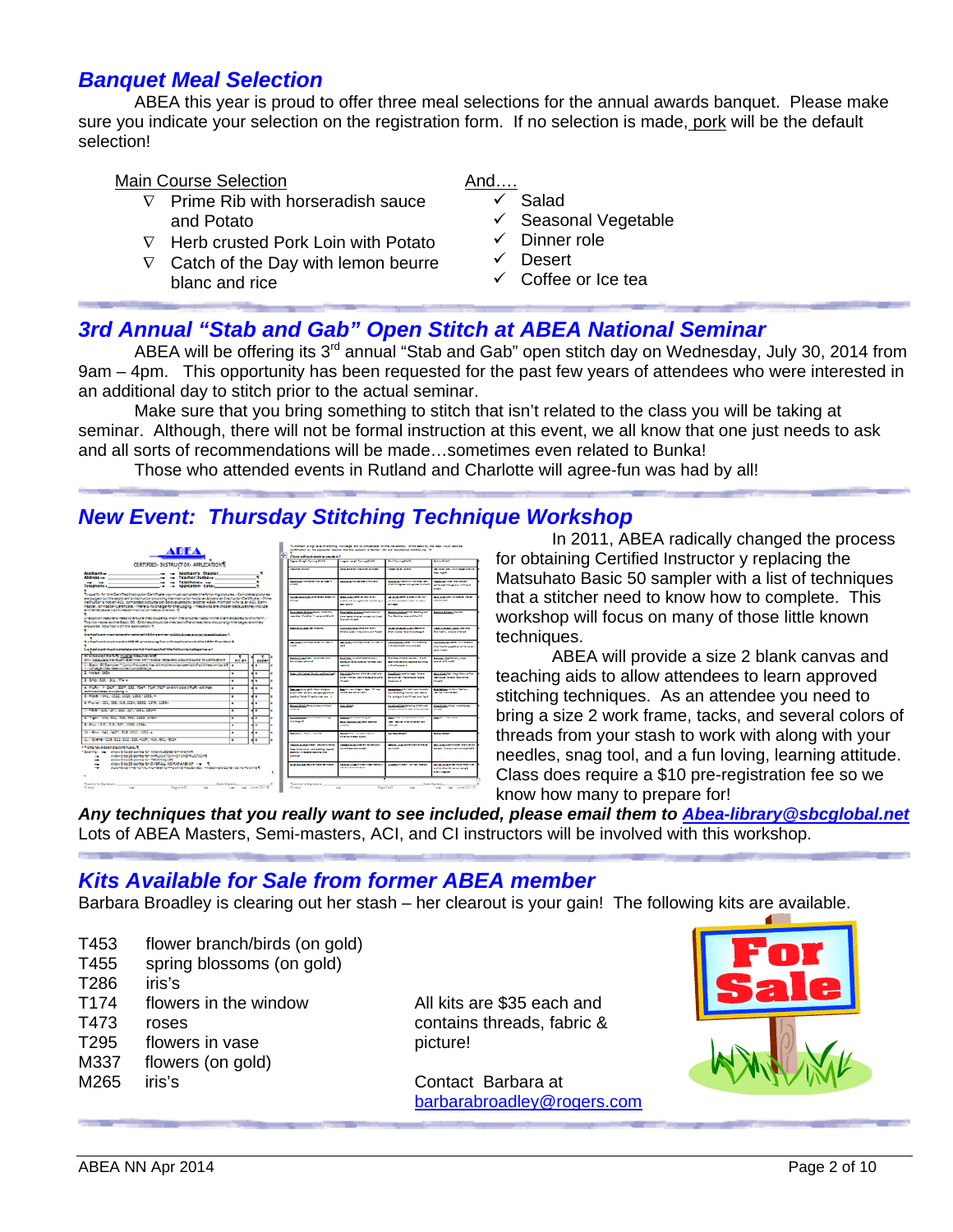## *6th Annual Southern Regional Daytona Seminar*

With the amount of snow and the low temperature levels many of our memers have faced this winter, just the joy of planning a visit to Daytona Florida in February is a welcome event. Evelyn Brown, Morning Glory chapter president and Sandy Kelley, Magnolia chapter president yet again put on a delightful event! Lots of stitching, chatter, and yes rions were shared! Checkout the photos below:







The Bunkacraft design 'Love is the Key" was a super Thursday night workshop on stitching techniques. Thanks Darlene and Evelyn for making this possible!

Nearly 40 stitchers, teachers, and judges—all had a blast in Daytona that last week of February. For those of us in the Northern states, Daytona's weather was a sight of spring that our snow and ice weather keeps hiding

Professional Best of Show was Dorothy Mayer. Amature Best of Show was Brenda Brown. Popular choice was Annette Magnan.

Even a special thank you for the overall Seminar from those from the Passon Flower chapter was received to be included in Needlenotes!

Look at the calendar of ABEA events for 2015 seminar dates…..same location and same great hotel rate!



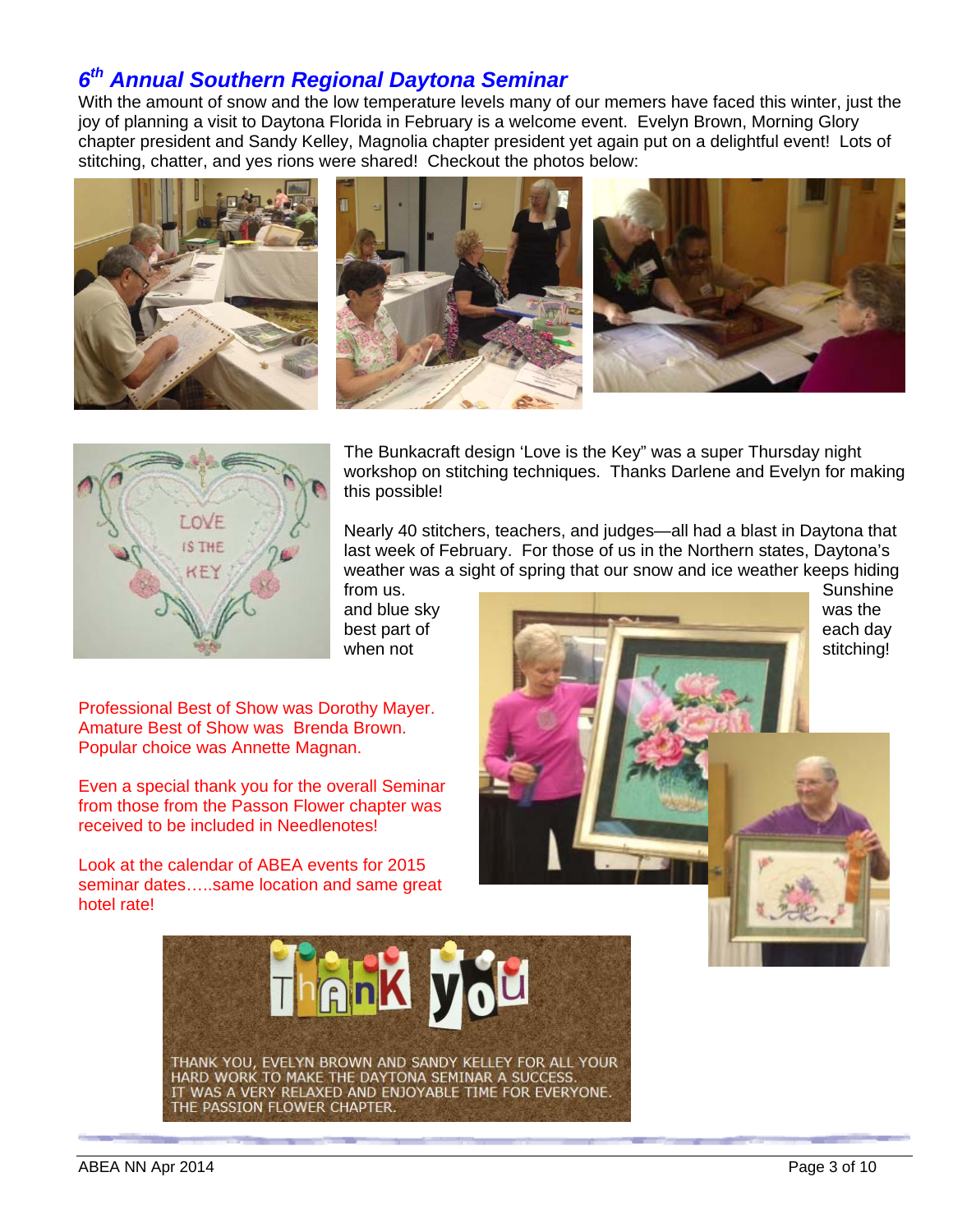## *Why stay at the Seminar hotel ?*

I'm excited to hear that there are people planning to attend the seminar in Tampa, but was surprised to learn that they would not be staying at the Embassy Suites due to cost. I know we all watch every penny and understand their concerns. But I also want to make sure that we all understand what staying at the conference hotel offers.

- 1. ABEA has contracted with the hotel for a specific number of hotel rooms occupied during our event. The cost of the seminar rooms is based on a sliding scale. The more rooms booked in the hotel the cheaper the other rooms we use for our functions. If we do not have enough hotel rooms rented then we will pay more for the seminar. To deal with this problem, there are associations that charge more for their events if you do not stay in the hotel. We have not had to do that yet, but may if we find that stitchers are finding their own places to stay causing the base fee for the stitching and meeting rooms to go up.
- 2. Free airport shuttle.



- 3. This hotel comes with a cooked to order breakfast--saving that expense.
- 4. The rooms come with a mini kitchen to allow for the safe storage and warming of meals or cool beverages. Having a six pack of cold soda saves the cost of buying from the hotel and paying higher prices.
- 5. A free manager's reception provides snacks and drinks nightly.
- 6. Parking is included in your room rate. Parking at the hotel may not be free to those not staying in the hotel. The normal fee is \$15 per day. Those not staying at the hotel will pay hotel daily parking fee.
- 7. The room comes with up to three beds so it can be shared by up to 3 stitchers without sharing a bed.
- 8. Staying in the same hotel as the rest of us increases your opportunities to be part of the social side of



our seminars. Many stitchers list meeting up with friends as a prime reason for attending seminars.

9. Staying in the seminar hotel also means you can take breaks or go to the room during the day to freshen up. Easier to retrieve that sweater or reading glasses you forgot in your room.

10. The hotel has agreed to accept deliveries without charge to the shipper. That means you can ship your pictures and supplies without a hotel processing fee!

11. You can be part of all the seminar fun without worrying about need to drive back to your hotel.

### *New Hybiscus Chapter Website*  Check out the new website:

http://myhibiscusbunka.com/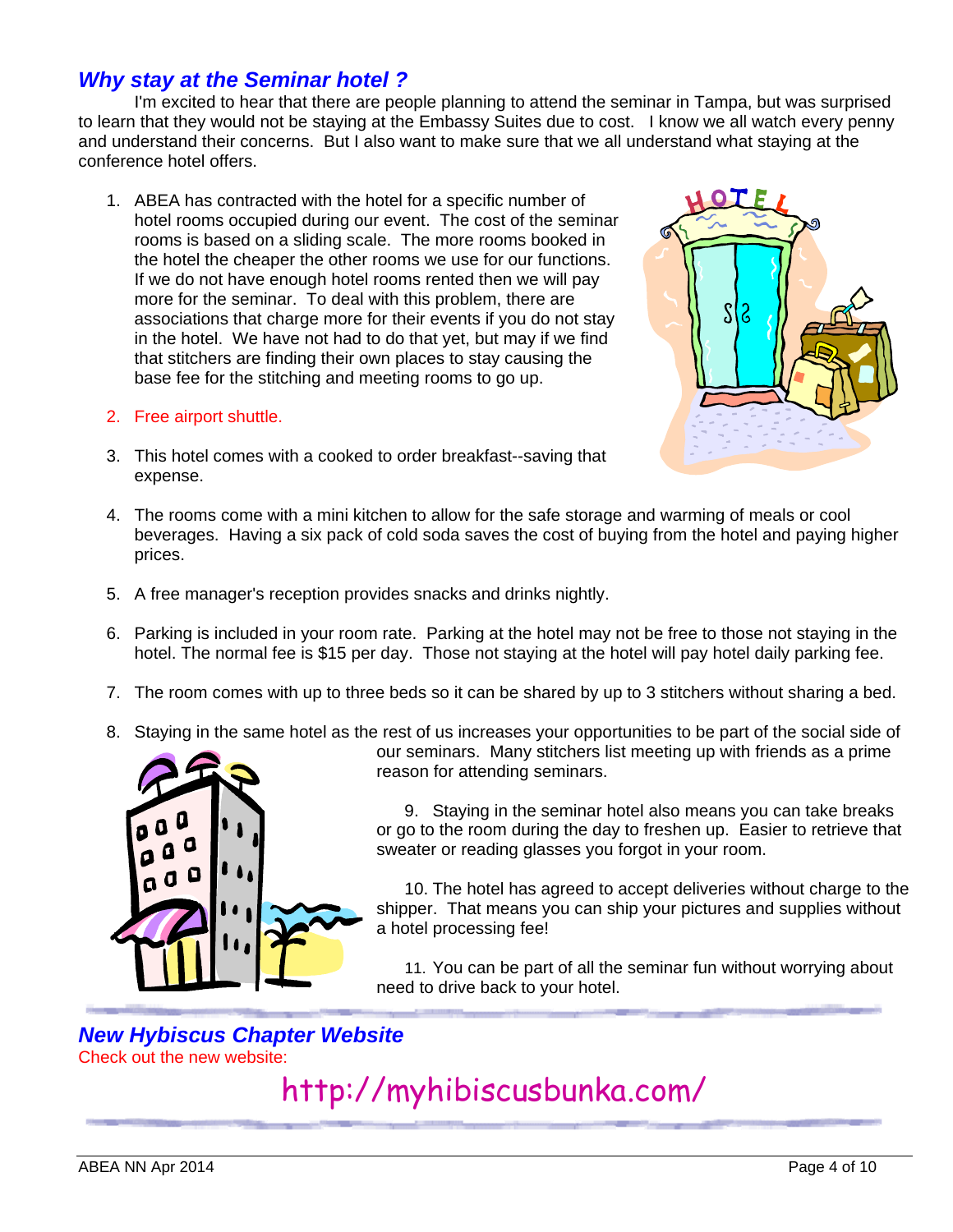

2014 Seminar Registration Form Tampa - July 29 – Aug 2, 2014

To register for the seminar, complete and return this form with your payment by **June 1, 2014** to

| ABEA c/o               | **Any questions call: |
|------------------------|-----------------------|
| Vicki Mav              | Kate - 812-342        |
| 441 South Serenity Way | kabair                |
| Greenwood IN 46142     |                       |

| ABEA c/o               | **Any questions call: |
|------------------------|-----------------------|
| Vicki May              | Kate - 812-342-9391   |
| 441 South Serenity Way | kabaird@iupuc.edu     |

| YOUR NAME:      | CHAP                                |           |
|-----------------|-------------------------------------|-----------|
| <b>STREET</b>   | LEPHONE:<br><b>TELE<sub>I</sub></b> |           |
| $\cap$ TV<br>◡ᡰ | T/DDON                              | 71D.<br>ட |
|                 |                                     |           |

#### **In Case of Emergencies, please enter name and telephone number of a Contact Person:**

CONTACT NAME\_\_\_\_\_\_\_\_\_\_\_\_\_\_\_\_\_\_\_\_\_\_\_\_\_\_\_\_\_\_\_\_\_\_\_\_\_\_\_TEL #\_\_\_\_\_\_\_\_\_\_\_\_\_\_\_\_\_\_\_\_\_\_\_\_\_

Please make sure we can reach you!

### **ALL PRICES ARE IN U.S. DOLLARS**.

| <b>ABEA Member?</b><br>No<br>es '    |                | Non-Member Registration Fee |                      |  | \$20                 |  |
|--------------------------------------|----------------|-----------------------------|----------------------|--|----------------------|--|
| <b>BANQUET/SOCIAL's/CLASS FEE:</b>   | Select Banguet |                             | <b>MANDATORY FOR</b> |  | \$80                 |  |
| Note: Includes \$25 cancellation fee | <b>Beef</b>    | Pork                        | Fish                 |  | <b>ALL ATTENDEES</b> |  |

### **Select one kit for seminar instruction:** *Please Note: Stitcher must bring their pre-purchased seminar kit. No kits will be provided by ABEA.*

| Class                                                                                                                                                                                                                                                                  | <b>Teachers</b>    | <b>Certification Opportunity</b>       | <b>Seminar Class</b><br>Selection (select 1) |  |  |
|------------------------------------------------------------------------------------------------------------------------------------------------------------------------------------------------------------------------------------------------------------------------|--------------------|----------------------------------------|----------------------------------------------|--|--|
| <b>Traditional Open Stitch</b>                                                                                                                                                                                                                                         | ???                | Bring own picture to work<br>on. Kit # |                                              |  |  |
| Original Design / Stitchery                                                                                                                                                                                                                                            | Lila Lansrud       | Silver/Gold Designer                   |                                              |  |  |
| <b>Certification Open Stitch</b><br>???<br>CI or ACI<br><b>Pre-Seminar Stitch Technique Workshop</b><br>See workshop details within this edition of Needlenotes regarding materials<br>\$10<br>you need to bring vs what the workshop will provide as part of the fee. |                    |                                        |                                              |  |  |
| <b>Register Guests for Social's/Banquet:</b><br>(Specify Beef, Pork, or Fish for meal)                                                                                                                                                                                 | Social/Banquet Fee | <b>Total Guest</b><br>Fee              |                                              |  |  |
|                                                                                                                                                                                                                                                                        |                    | Meal ____________                      | \$50                                         |  |  |
| Guest Name: Name and South American Meal                                                                                                                                                                                                                               |                    |                                        | \$50                                         |  |  |
| ABEA Dues for 2014-15 Year (next year)<br>For the first time, ABEA is making it possible to pay your next year's dues as<br>part of your seminar registration. Your Chapter President will be notified<br>following the seminar of your payment.                       | \$20               | 2014-15<br>Dues                        |                                              |  |  |

**Please let us know if you have dietary requirements for the banquet. We will try our best to accommodate you. Make Check or Money Order Payable to ABEA. Add all the Totals Together.** 

 **Total Registration Fee: \_\_\_\_\_\_\_\_\_\_\_\_\_** 

*Your check or money order is your receipt.*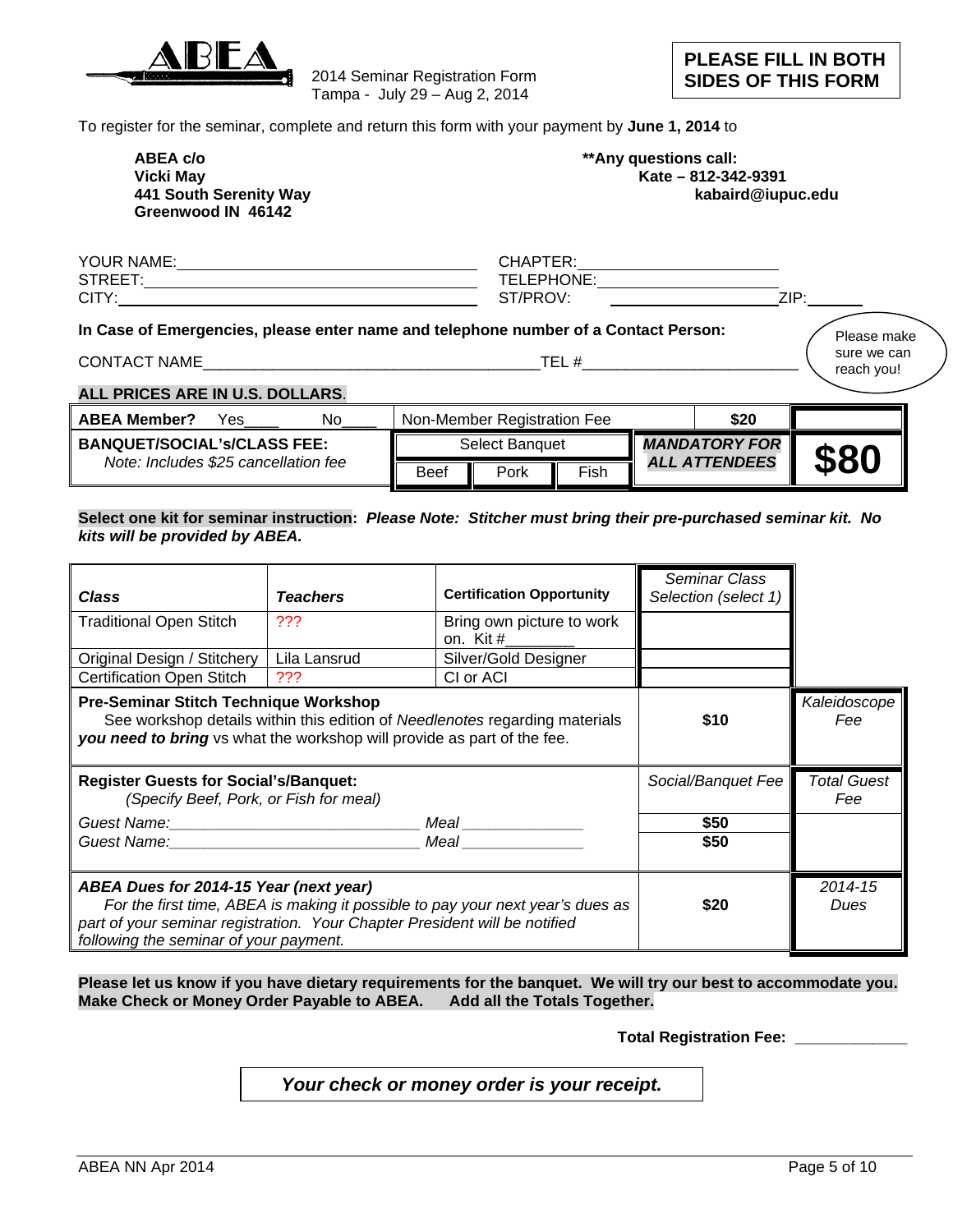# PICTURE REGISTRATION

- $\checkmark$  Please pre-register any picture you are likely to enter in competition. It can be withdrawn if you do not complete/bring it. This helps the organizing committee set the competition"
- $\checkmark$  Entries are divided by level of experience Professional and Amateur.
	- $\checkmark$  Professional. Any person who has received their CI certification, sells their work, or teaches Bunka in any capacity is a Professional and should enter their picture in this category.
	- $\checkmark$  Amateur: Any bunka stitcher who has not received their CI certification and does NOT teach or sell their work.
- Each individual may enter **one** picture in each category. Pictures are to have been completed during the past year. All pictures except those in Original Design should bring original picture or will lose points.
- All pictures are to be size 3 or larger. They may be framed **but it is not compulsory**.

| How many bunka pictures have you completed? |  |  |  |
|---------------------------------------------|--|--|--|
| Are you considered Amateur or Professional? |  |  |  |

#### **Please register in the appropriate category(s):**

|                    |                        | Description: Description:                                                                                                                                                                                                      |                     |  |
|--------------------|------------------------|--------------------------------------------------------------------------------------------------------------------------------------------------------------------------------------------------------------------------------|---------------------|--|
|                    | Optional $\rightarrow$ | Junior (16 or under)                                                                                                                                                                                                           | Senior (75 or over) |  |
|                    |                        | Description:                                                                                                                                                                                                                   |                     |  |
|                    | Optional $\rightarrow$ | Junior (16 or under)                                                                                                                                                                                                           | Senior (75 or over) |  |
| Original Stitchery |                        | Description: the contract of the contract of the contract of the contract of the contract of the contract of the contract of the contract of the contract of the contract of the contract of the contract of the contract of t |                     |  |
|                    |                        | Optional $\rightarrow$   Junior (16 or under)                                                                                                                                                                                  | Senior (75 or over) |  |
| Original Design    | Description:           |                                                                                                                                                                                                                                |                     |  |
|                    | Optional $\rightarrow$ | Junior (16 or under)                                                                                                                                                                                                           | Senior (75 or over) |  |

NOTE: We are asking for stitchers who are bringing pictures to be evaluated for Silver and Gold Designer levels or Semi-Master Stitcher or Master Stitcher levels to also pre-register the pictures so that it allows the judging team to better organize the evaluation needs. ABEA also encourages that these pictures be entered in the standard Kit and/or Original categories also.

|               | Silver Designer | <b>Gold Designer</b> | Semi Master Stitcher | Master Stitcher | Display Only |
|---------------|-----------------|----------------------|----------------------|-----------------|--------------|
| # of Pictures |                 |                      |                      |                 |              |

| ABEA c/o<br><b>Vicki May</b><br>Greenwood IN 46142<br>Your Name: | 441 South Serenity Way | Please complete this form and return with your registration to | **Any questions call:<br>Kate - 812-342-9391                   | kabaird@iupuc.edu |
|------------------------------------------------------------------|------------------------|----------------------------------------------------------------|----------------------------------------------------------------|-------------------|
| Street:                                                          |                        |                                                                |                                                                |                   |
| City:                                                            | ST/Prov:               | $\mathsf{Z}$ ip:                                               | Telephone:                                                     |                   |
|                                                                  |                        |                                                                | Entry Stickers will be provided at seminar registration table! |                   |
| ABEA NN Apr 2014                                                 |                        |                                                                |                                                                | Page 6 of 10      |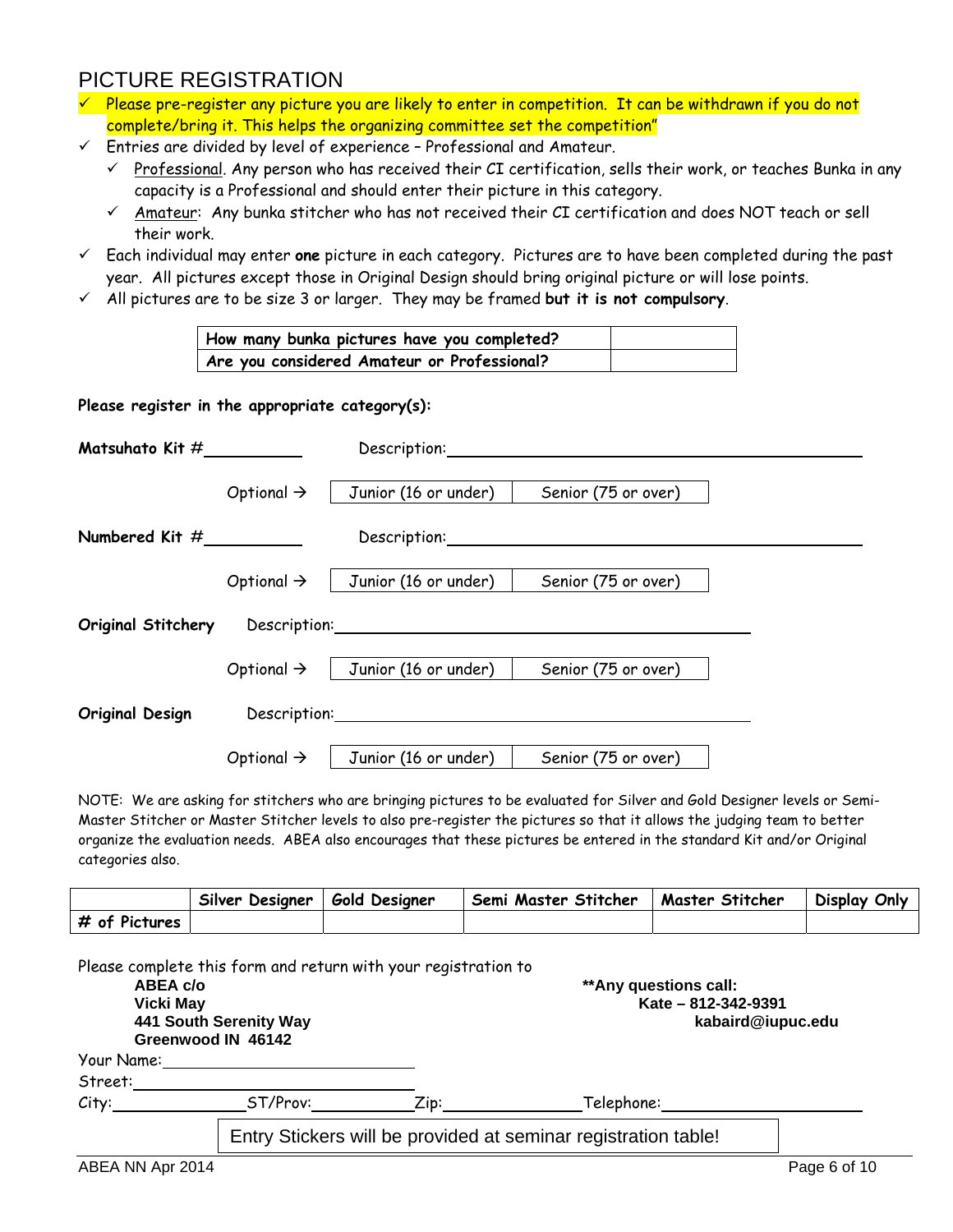## ABEA Sales Table Pre-Registration for Tampa Seminar Note: Form must be returned with your normal seminar registration form by June 1, 2014.

| Name                 |  |
|----------------------|--|
| Address              |  |
| City                 |  |
| State/Providence     |  |
| Zip                  |  |
| Country              |  |
| <b>Email Address</b> |  |
| <b>Phone Number</b>  |  |

| #                        | Description-Kit (maker/size/ name), threads (maker/color,<br>needle (color/length), stretcher bars (size), snips (type), glue,<br>etc. | Qty | <b>Price</b><br>(USD)/per<br>item |
|--------------------------|----------------------------------------------------------------------------------------------------------------------------------------|-----|-----------------------------------|
| $\mathbf 1$              |                                                                                                                                        |     |                                   |
| $\overline{2}$           |                                                                                                                                        |     |                                   |
| 3                        |                                                                                                                                        |     |                                   |
| $\overline{\mathcal{A}}$ |                                                                                                                                        |     |                                   |
| $\overline{5}$           |                                                                                                                                        |     |                                   |
| $\overline{6}$           |                                                                                                                                        |     |                                   |
| $\overline{7}$           |                                                                                                                                        |     |                                   |
| 8                        |                                                                                                                                        |     |                                   |
| $\overline{9}$           |                                                                                                                                        |     |                                   |
| 10                       |                                                                                                                                        |     |                                   |
| 11                       |                                                                                                                                        |     |                                   |
| 12                       |                                                                                                                                        |     |                                   |
| 13                       |                                                                                                                                        |     |                                   |
| 14                       |                                                                                                                                        |     |                                   |
| 15                       |                                                                                                                                        |     |                                   |
| 16                       |                                                                                                                                        |     |                                   |
| $\overline{17}$          |                                                                                                                                        |     |                                   |
| 18                       |                                                                                                                                        |     |                                   |
| 19                       |                                                                                                                                        |     |                                   |
| 20                       |                                                                                                                                        |     |                                   |
| 21                       |                                                                                                                                        |     |                                   |
| 22                       |                                                                                                                                        |     |                                   |
| 23                       |                                                                                                                                        |     |                                   |
| 24                       |                                                                                                                                        |     |                                   |
| 25                       |                                                                                                                                        |     |                                   |

I certify that I understand that "All Sales are Final" and that ABEA will not be held responsible for any lost materials. I agree to provide ABEA 5% of all sales as consideration for services rendered during the sales.

\_\_\_\_\_\_\_\_\_\_\_\_\_\_\_\_\_\_\_\_\_\_\_\_\_\_\_\_\_\_\_\_\_\_\_\_\_\_\_\_\_\_\_\_\_\_\_\_\_\_\_\_\_\_\_\_\_\_\_\_\_\_\_\_\_\_\_\_\_\_\_\_\_\_

Signature Date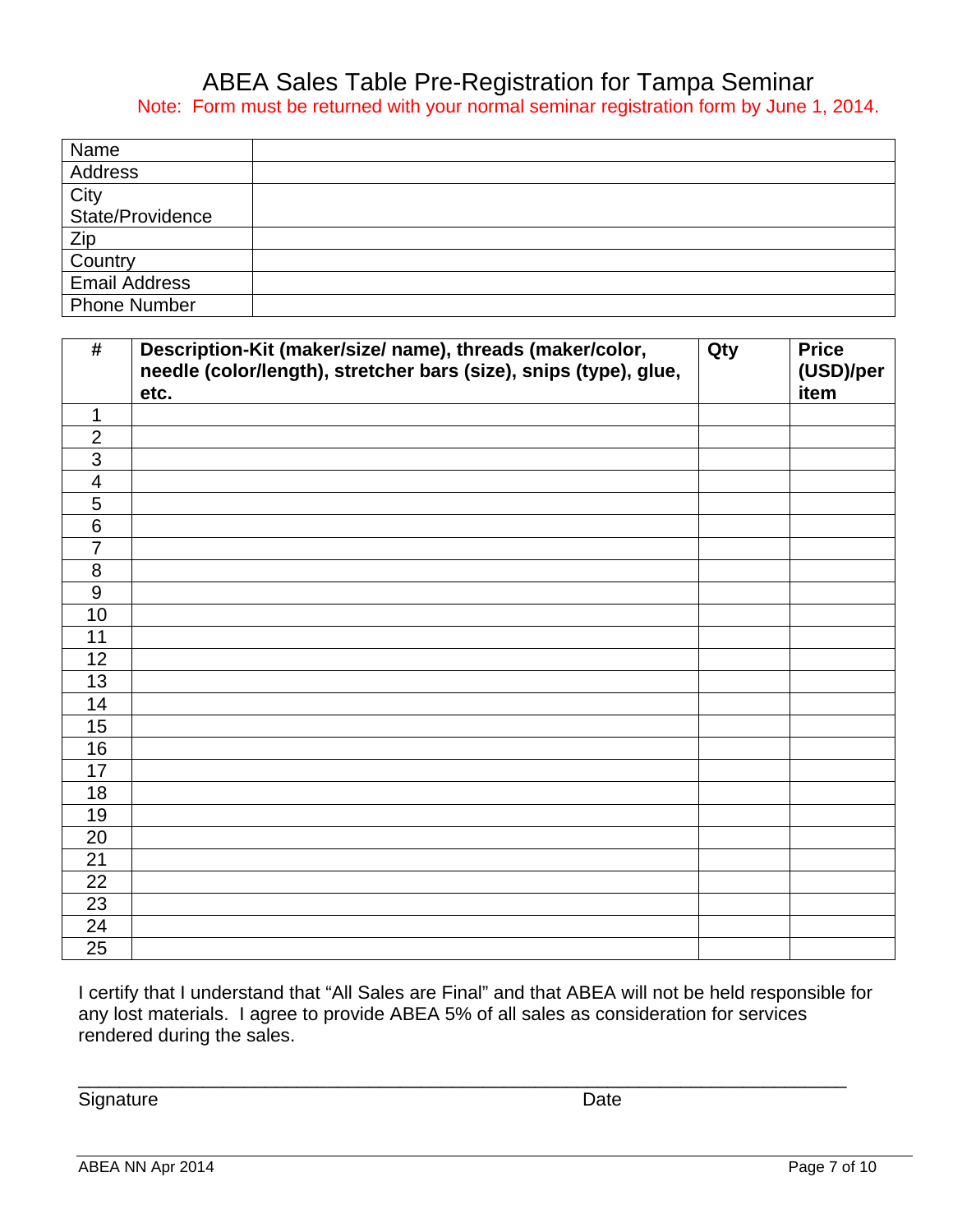# **3rd ABEA Sponsored Sales Table at National Seminar**

COM is inviting pre-registering seminar attendees to 'clean out their stash' and bring Bunka related items to sell at seminar. Included in this Needlenotes is the Sales Table pre-registration form that must be completed and submitted with your normal seminar registration which will be due on June 1, 2014. The preregistration form is part of this Needlenotes to allow potential participants to start planning what they intend to bring! Again in Tampa, the ABEA sponsored sales table will take place. The



possible to participate within the limited space. At the normal seminar registration area there will be an additional registration table for those who have pre-registered items for sale. Items will be checked in and matched to the form that was submitted with the seminar registration. ABEA will provide the tracking stickers including the price that you listed on the Sales Table registration form. Each participant will be limited to 25 items to allow as many attendees as

sales must be made in US dollars by either cash or check; we are sorry that the ABEA cannot accept credit card payments. And all sales will be final. When the sales table closes on Saturday afternoon, your unsold materials will be returned to you along with a list of sold items. Once the deposit has been made of the proceeds from the sales table, a check will be sent to the seller less the 5% that ABEA has kept to offset the expenses of the sales table and other ABEA seminar expenses. The COM will then organize the staff for the sales table and will keep record of the item sales. All

To participate in this sales table:

- a. Review the Bunka materials from your stash and determine what you wish to bring.
- b. Complete the Sales Table Registration Form including for each item, description (ie Vendor and Kit #), Quantity, and Price per item in US dollars. Multiples of an item count as a single item, as long as the quantity is listed and all have the same price. For example 5 needles.
- c. Return the Sales Table Registration Form along with your normal seminar registration.
- d. Upon arriving at seminar sales table registration table, turn your items over to the volunteers to have identification labels attached. All items must have been listed on the pre-registration form.
- e. During the seminar, shop at the Sales Table just as you have done in the past-- just remember that only Cash or Check in US Dollars will be accepted.
- f. When the sales table is closed, return to collect your unsold materials along with a statement of your sales.
- g. Following the seminar, checks will be issued by Treasurer.

If you have any questions, please contact Anita Palmer.

### **Needlenotes Email Extra**



This e edition kit M 1014 is our focus. Bright spring flowers to refocus our attention to the warmer weather that will be coming soon!

If you have an email address and you wish to begin receiving your ABEA Needlenotes newsletter via email, just let the editor know and as a ABEA

benefit, you'll also receive material from the ABEA Kandies Lending Library on discontinued kits. Many of the materials provided would allow you to transfer the image to your own canvas and use stash threads to create a lovely picture.

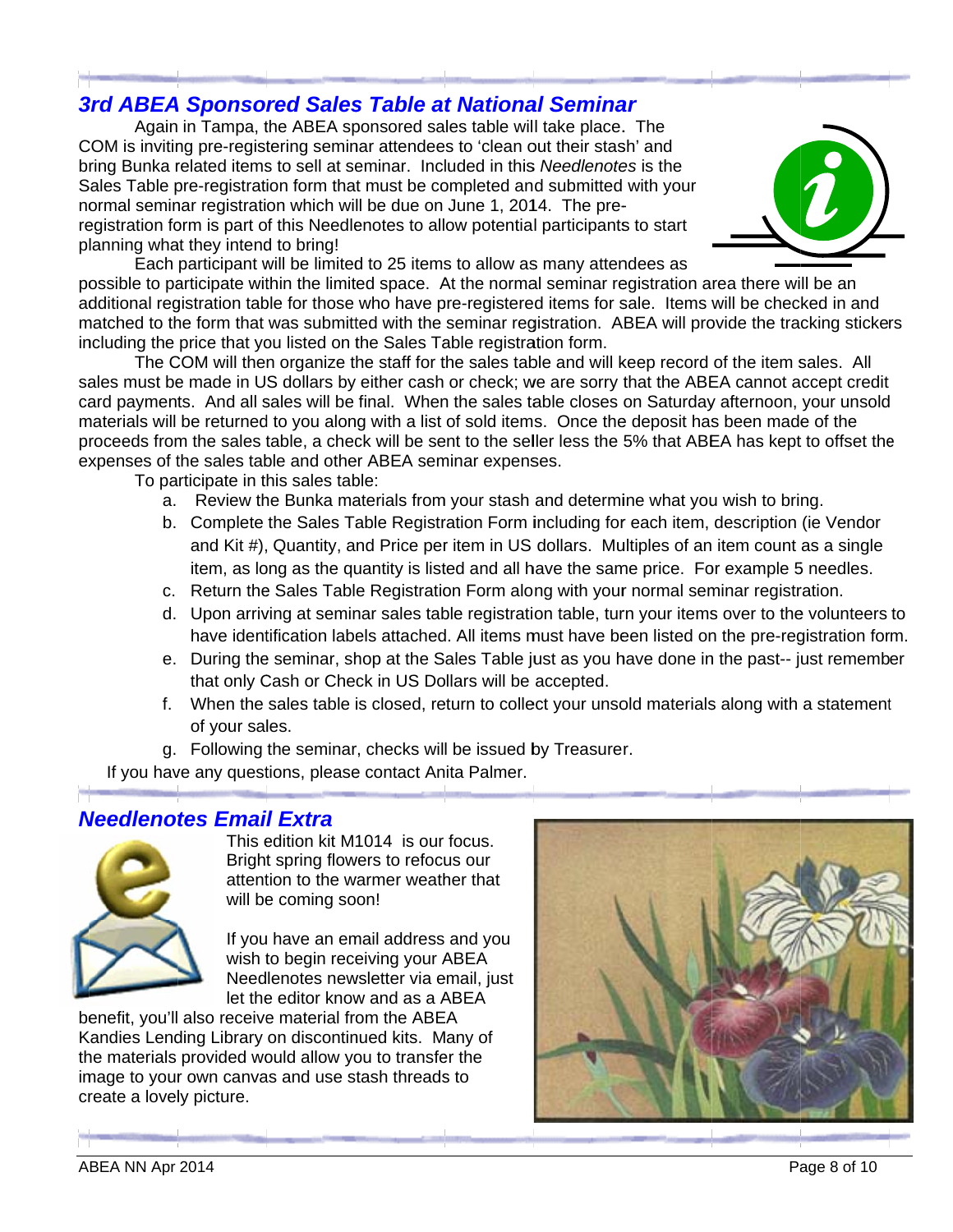# *Large Picture Stretching Aid*



A long time ago I stitched the M2555 Rooster and Sun picture and my instructor mentioned that she used tension curtain rods to keep the long bars from ending towards each other after the canvas was stretched. Last fall, I streatched the M2564 Iris and realized quickly that I needed to dig out those old tension rods! The rods are moveabe so last Saturday when I was stitching I moved the one on the right side of the picture out of the way of my stitching and then when putting away for the day, moved it back so there was an even tension across the long bars.

Try it on you next large canvas!

### *Fun ipad/iphone learning at Daytona – not Bunka related….*



Press on/off button And front selection Button at same time.

iphone/ipad will capture In to your photos a screen Snap of what was displayed.

 Several Daytona iphone welding ladies had not heard that you can take a screen snap photo of what is displayed on their iphone or ipad….so this was also taught!

# *Mark your Calendars for Future ABEA Events*

| <b>Date</b>                                                                | Location                                                                                                                | <b>Hotel Info</b>                                                                                                          | <b>Seminar Details</b>                                                          | <b>Contact</b>                                                                                             |
|----------------------------------------------------------------------------|-------------------------------------------------------------------------------------------------------------------------|----------------------------------------------------------------------------------------------------------------------------|---------------------------------------------------------------------------------|------------------------------------------------------------------------------------------------------------|
| April 2014<br>Azalea Seminar                                               | Boston (area)<br><b>Massachusetts</b>                                                                                   | Contact Beverly                                                                                                            |                                                                                 | <b>Beverly Enos</b><br>purpledragonarts@verizon.net<br>978-352-6176                                        |
| July 29-Aug 2, 2014<br>2014 ABEA National<br>Seminar                       | <b>Embassy Suites Tampa</b><br>Airport / Westshore, 555<br>North Westshore Blvd.<br>Tampa Florida 33609<br>813-875-1555 | \$139<br>Single/Double/<br>Triple/Quad;<br>1 King or 2 Queen<br>room                                                       | 3 classes:<br><b>Traditional Open</b><br>Stitch, Originals, and<br>Certfication | President Kate Baird<br>kabaird@iupuc.edu                                                                  |
| February 25-27, 2015<br>7th Annual Daytona<br>Southern Regional<br>Seminar | <b>Best Western</b><br>2620 International<br>Speedway Blvd.<br>Daytona FL 32134-<br>5950<br>Phone: 386-258-6333         | Room Rate: \$79 plus<br>tax. Indicate that you<br>are with ABEA.<br>Hotel booking must<br>be completed by<br>31January2015 | More info to be<br>provided late 2014.                                          | Evelyn Brown<br>msbunka@yahoo.com<br>352-685-3909<br>Sandy Kelley<br>sandy4504@comcast.net<br>352-460-4425 |
| 2015 ABEA National<br>Seminar                                              | Concord<br>New Hampshire                                                                                                | More info to be provided late 2014                                                                                         |                                                                                 | President Kate Baird<br>kabaird@iupuc.edu                                                                  |